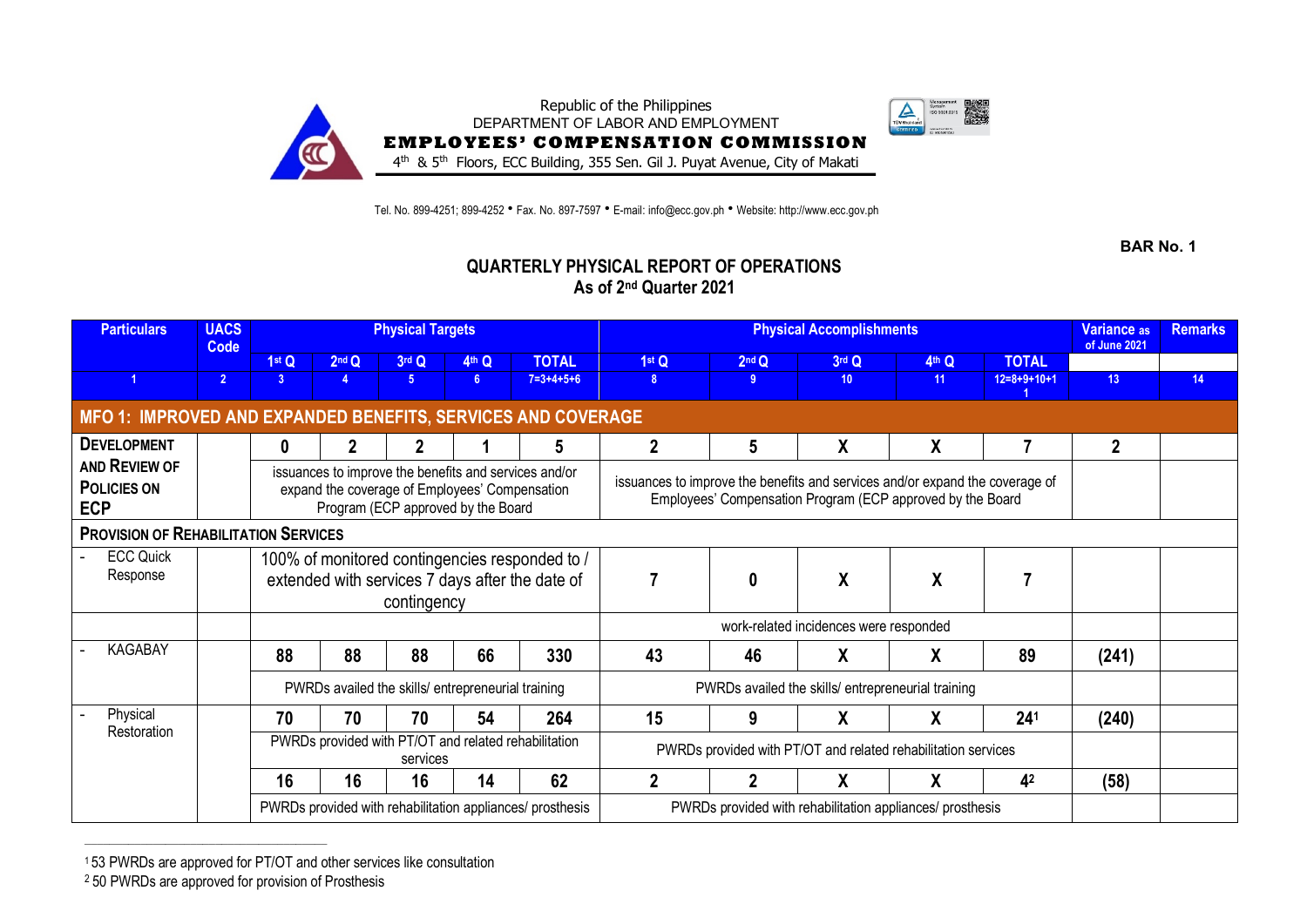| <b>Particulars</b>                                             | <b>UACS</b><br>Code |                                                                                                        |                                                                                                            | <b>Physical Targets</b>                                                                                           |                                                                                                                      |                                                                                                 |                                                                                                   | <b>Variance as</b><br>of June 2021                                                            | <b>Remarks</b>                       |                           |                                                                                               |                               |    |
|----------------------------------------------------------------|---------------------|--------------------------------------------------------------------------------------------------------|------------------------------------------------------------------------------------------------------------|-------------------------------------------------------------------------------------------------------------------|----------------------------------------------------------------------------------------------------------------------|-------------------------------------------------------------------------------------------------|---------------------------------------------------------------------------------------------------|-----------------------------------------------------------------------------------------------|--------------------------------------|---------------------------|-----------------------------------------------------------------------------------------------|-------------------------------|----|
|                                                                |                     | 1st Q                                                                                                  | 2 <sup>nd</sup> Q                                                                                          | 3rd Q                                                                                                             | 4th Q                                                                                                                | <b>TOTAL</b>                                                                                    | 1stQ                                                                                              | 2 <sup>nd</sup> Q                                                                             | 3rd Q                                | 4th Q                     | <b>TOTAL</b>                                                                                  |                               |    |
| $\overline{1}$                                                 | 2 <sup>1</sup>      | 3 <sup>°</sup>                                                                                         | $\overline{4}$                                                                                             | 5 <sup>1</sup>                                                                                                    | 6 <sup>1</sup>                                                                                                       | $7=3+4+5+6$                                                                                     | 8 <sup>1</sup>                                                                                    | 9 <sup>°</sup>                                                                                | 10 <sup>°</sup>                      | 11                        | $12=8+9+10+1$                                                                                 | 13 <sup>°</sup>               | 14 |
| <b>ECP INFORMATION DISSEMINATION</b>                           |                     |                                                                                                        |                                                                                                            |                                                                                                                   |                                                                                                                      |                                                                                                 |                                                                                                   |                                                                                               |                                      |                           |                                                                                               |                               |    |
| No. of IEC materials<br>developed and produced                 |                     | $\mathbf 0$                                                                                            | $\overline{2}$                                                                                             | 3                                                                                                                 | $\boldsymbol{0}$                                                                                                     | 5                                                                                               | $\overline{2}$                                                                                    | $\blacksquare$                                                                                | X                                    | $\boldsymbol{X}$          | $\overline{2}$                                                                                | (3)                           |    |
|                                                                |                     | IEC materials developed and produced                                                                   |                                                                                                            |                                                                                                                   |                                                                                                                      |                                                                                                 |                                                                                                   |                                                                                               | IEC materials developed and produced |                           |                                                                                               |                               |    |
| No. of ECP<br>advocacy<br>seminars<br>conducted                |                     | 133<br>ECP<br>seminars<br>conducte<br>d w/<br>8,000<br>participa<br>nts from<br>4,000<br>compani<br>es | 133<br>ECP<br>seminar<br>s<br>conduct<br>ed w/<br>8,000<br>participa<br>nts from<br>4,000<br>compani<br>es | 133<br><b>ECP</b><br>seminar<br>S<br>conduct<br>ed w/<br>8,000<br>participa<br>nts from<br>4,000<br>compani<br>es | 101<br><b>ECP</b><br>seminar<br>s<br>conduct<br>ed w/<br>6,000<br>participa<br>nts<br>from<br>3,000<br>compani<br>es | 500<br>ECP<br>seminars<br>conducted<br>w/30,000<br>participant<br>s from<br>15,000<br>companies | 138<br><b>ECP</b> seminars<br>conducted w/<br>6,404<br>participants<br>from<br>3,124<br>companies | 255<br>ECP<br>seminars<br>conducted<br>w/12,066<br>participants<br>from<br>6,846<br>companies | X                                    | X                         | 393<br>ECP<br>seminars<br>conducted<br>w/18,470<br>participants<br>from<br>9,970<br>companies | (107)<br>(11, 530)<br>(5,030) |    |
| MFO 2: APPEALED CASES DISPOSED                                 |                     |                                                                                                        |                                                                                                            |                                                                                                                   |                                                                                                                      |                                                                                                 |                                                                                                   |                                                                                               |                                      |                           |                                                                                               |                               |    |
| <b>DISPOSITION OF EC APPEALED CASES</b><br>$\mathbf{1}$        |                     |                                                                                                        |                                                                                                            |                                                                                                                   |                                                                                                                      |                                                                                                 |                                                                                                   |                                                                                               |                                      |                           |                                                                                               |                               |    |
| No. of appealed<br>cases disposed as<br>of 20 November<br>2021 |                     | 100%<br>Disposition rate by Nov. 20, 2021                                                              |                                                                                                            |                                                                                                                   |                                                                                                                      |                                                                                                 | 51%<br>Disposition rate<br>(20 EC cases<br>disposed out of<br>39 cases<br>received)               | 81%<br>Disposition<br>rate<br>(57 EC cases<br>disposed out of<br>70 cases<br>received)        | $\boldsymbol{X}$                     | $\boldsymbol{\mathsf{X}}$ | 81%<br>Disposition<br>rate<br>(57 EC<br>cases<br>disposed<br>out of 70<br>cases<br>received)  | (19%)                         |    |